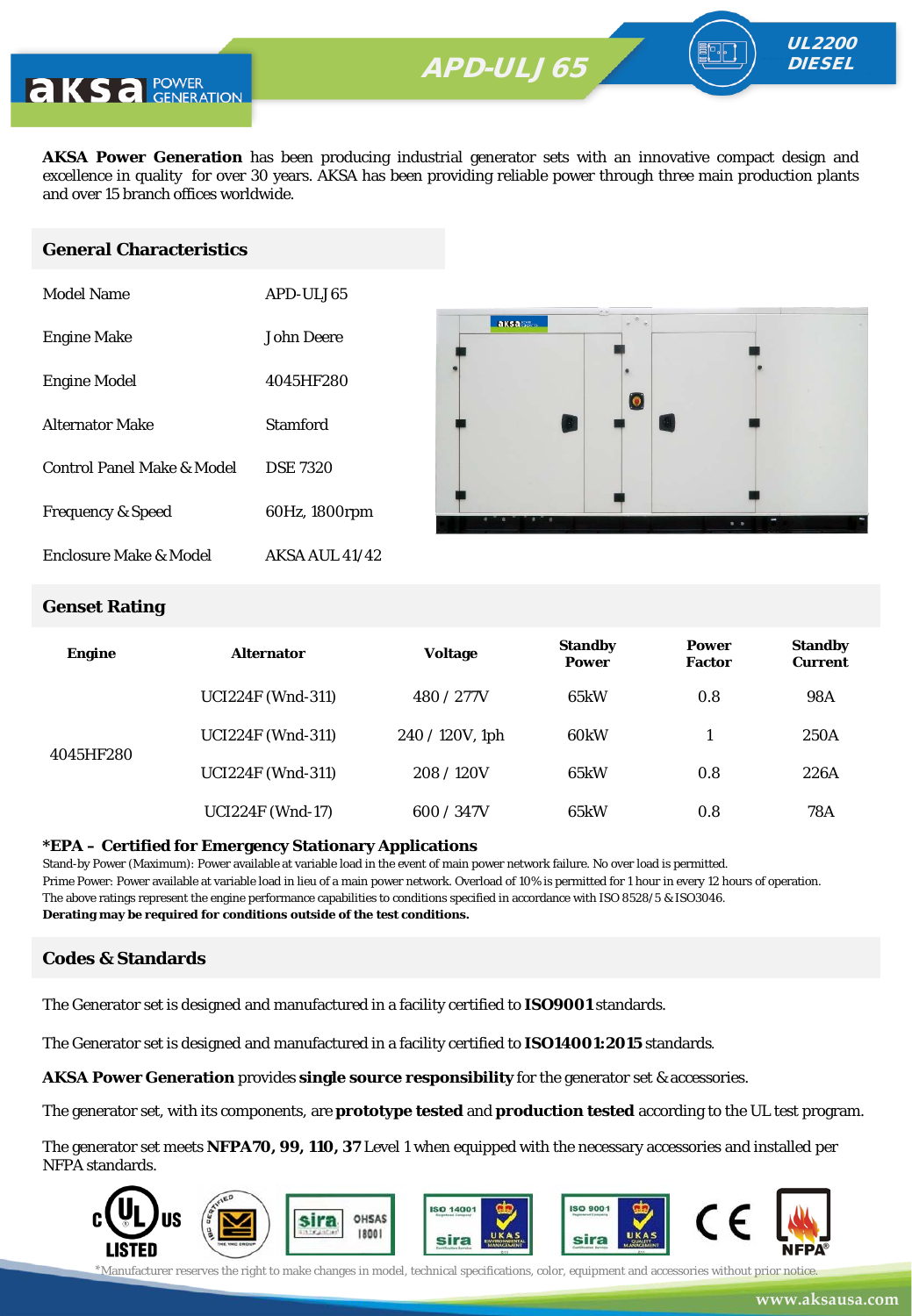



FO

### **Engine Data**

### **Electric System**

| Manufacturer                  | John Deere              | <b>System Voltage</b>                | 12V                       |  |
|-------------------------------|-------------------------|--------------------------------------|---------------------------|--|
| Model                         | 4045HF280               | Starter Rolling Current @32°F        | 780 Amps                  |  |
| Displacement & Cylinders      | 4.5 L / 4 Cylinders     | Battery Qty, Rating, CCA             | 1 x 60Ah                  |  |
| <b>Engine Type</b>            | In-line, 4 Cycle        |                                      |                           |  |
| <b>Engine Speed</b>           | 1800rpm                 | <b>Cooling System</b>                |                           |  |
| Engine Prime Power w/Fan      | 67kW                    | <b>Radiator Cooling System Type</b>  | <b>Closed Circuit</b>     |  |
| Engine Standby Power w/Fan    | 74kW                    | <b>Radiator Ambient Temp</b>         | $>50\degree C$            |  |
| Aspiration                    | Intercooled             | <b>Coolant Capacity, Engine Only</b> | 9 quart                   |  |
| <b>Compression Ratio</b>      | 19.0:1                  | Max Top Tank Temp                    | 221 °F                    |  |
| Bore / Stroke                 | 106 mm / 127 mm         | Thermostat, Start - Fully Open       | $180 - 202$ °F            |  |
| Governor type                 | Mechanical              | <b>Exhaust System</b>                |                           |  |
| Engine crankcase vent system  | Open                    | <b>Exhaust Temperature</b>           | $1139°$ F                 |  |
| Ratio, Air: Fuel              | 22:1                    | <b>Max Allowable Exhaust</b>         | 7.5 kPa                   |  |
| <b>BMEP, Standby Power</b>    | 1090 kPA                | Restriction                          |                           |  |
| <b>Friction Power</b>         | 13kW                    | <b>Exhaust Gas Flow</b>              | 508 ft. <sup>3</sup> /min |  |
| Designed / Calibrated to Meet | EPA Tier 3              | <b>Air Intake System</b>             |                           |  |
|                               |                         | <b>Engine Air Flow</b>               | 191 ft. $3$ /min          |  |
| <b>Fuel System</b>            |                         | Max Intake Air Restriction           |                           |  |
| <b>Combustion System</b>      | <b>Direct Injection</b> | (Clean Element)                      | 3.0 kPa                   |  |
| Max Fuel Inlet Temp.          | 176 °F                  | Air Filter Type                      | <b>Dry Paper Element</b>  |  |
| <b>Total Fuel Flow</b>        | $212$ lb/hr             | <b>Lubrication System</b>            |                           |  |
| <b>Fuel Consumption</b>       |                         | Oil Pressure at Rated Speed          | 345 kPa                   |  |
|                               |                         |                                      |                           |  |
| Standby Power (100%)          | 5.11 gal/h              | Oil Pressure at low idle             | 105 kPa                   |  |
| <b>Standby Power (75%)</b>    | 3.94 gal/h              | Max Oil Carryover in Blow-by         | $0.002$ lb/hr             |  |
| <b>Standby Power (50%)</b>    | 2.78 gal/h              | Max Crankcase Pressure               | 0.5 kPa                   |  |
| Standby Power (25%)           | $1.54$ gal/h            |                                      |                           |  |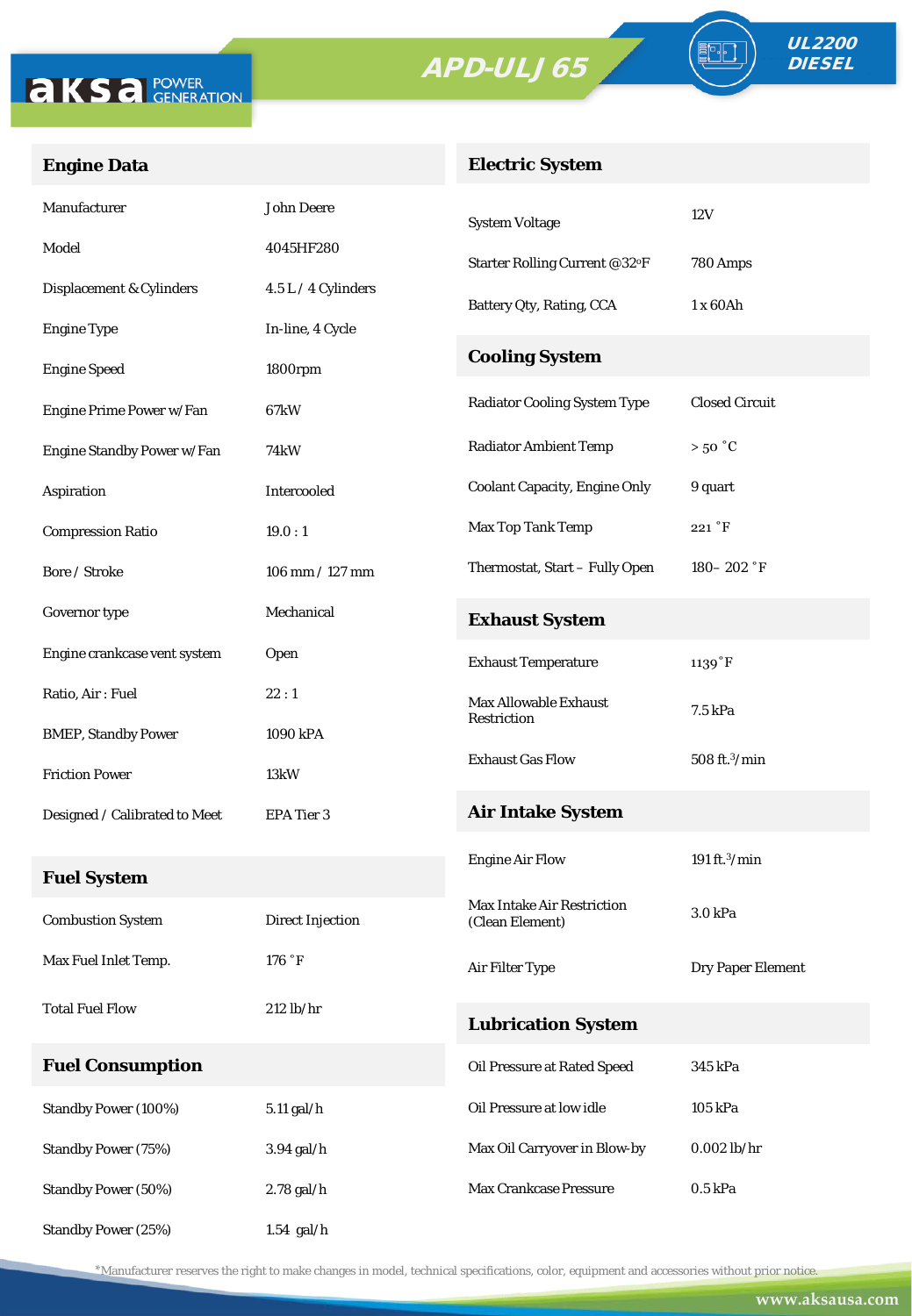**Controller Data**



#### **Alternator Data**

| Manufacturer                  | <b>Stamford</b>         | Manufacturer                                                                                      | <b>DSE</b> |  |
|-------------------------------|-------------------------|---------------------------------------------------------------------------------------------------|------------|--|
| <b>Standards</b>              | <b>BS EN 60034</b>      | Model                                                                                             | 7320 MK II |  |
| <b>Control System</b>         | <b>PMG</b>              | <b>Controller Features &amp; Benefits</b><br>Microprocessor controlled, UL & NFPA110 Compatible   |            |  |
| A.V.R.                        | <b>MX341</b>            |                                                                                                   |            |  |
| <b>Voltage Regulation</b>     | $\pm 1\%$               | License free PC Software (Non-proprietary Software)                                               |            |  |
| <b>Insulation System</b>      | Class H                 | IP65 rating offers increased resistance to water ingress                                          |            |  |
| Protection                    | IP23                    | Modules can be integrated to building management systems                                          |            |  |
|                               |                         | Real time clock provides accurate event log                                                       |            |  |
| <b>Rated Power Factor</b>     | 0.8                     | Four line back-lit LCD text display<br>Five key menu navigation, two wire start/stop at Auto mode |            |  |
| <b>Stator Winding</b>         | Double Layer Concentric |                                                                                                   |            |  |
| <b>Two Thirds</b>             |                         | Front panel editing with PIN protection                                                           |            |  |
| <b>Winding Pitch</b>          |                         | Support up to three remote display modules                                                        |            |  |
| <b>Winding Leads</b>          | 12                      | Configurable timers and alarms                                                                    |            |  |
| <b>Telephone Interference</b> | THF $< 2 \%$            | Multiple date and timer scheduler                                                                 |            |  |
| <b>Waveform Distortion</b>    | No Load $< 1.5 \%$      | <b>Integral PLC editor</b>                                                                        |            |  |
|                               |                         | 'Protections disabled' feature                                                                    |            |  |
| Maximum Over speed            | $2250$ rev/min $\,$     | Load switching (load shedding and dummy load outputs)                                             |            |  |

#### **Battery Charger & Electrical System Data**

| Manufacturer                    | ComAp                | <b>Protection</b>                         | Instruments                         |
|---------------------------------|----------------------|-------------------------------------------|-------------------------------------|
| Model                           | <b>InteliCharger</b> | $\checkmark$ Gen. Voltage – under / over  | $\checkmark$ Gen. Voltage (L-L/L-N) |
| <b>Input Voltage</b>            | $85V - 264V$ AC      | $\checkmark$ Gen. Freq. – under / over    | $\checkmark$ Gen. Frequency         |
| <b>Output Voltage / Current</b> | 13.8V Float / 4A pk  | $\checkmark$ Engine Speed – under / over  | Engine speed                        |
|                                 |                      | Engine Oil Pressure – low<br>$\checkmark$ | Oil Pressure                        |

Fully configurable via DSE Configuration Suite PC Software SCADA monitoring via DSE Configuration Suite PC Software

 $\checkmark$  Engine Temp – low / high  $\checkmark$  Water Temperature

 $\checkmark$  Loss of Speed Signal  $\checkmark$  Earth Current

#### **Jacket Water Heater Data**

|                      |                       | ✓                             | Battery Voltage – low / high     | $\checkmark$                         | <b>Battery Voltage</b>    |
|----------------------|-----------------------|-------------------------------|----------------------------------|--------------------------------------|---------------------------|
| Manufacturer         | Hotstart              | ✓                             | <b>Weak Battery</b>              | ✓                                    | <b>Run Time</b>           |
| Model                | <b>TPS101GT10-000</b> | ✓                             | Fail to Start / Stop             | ✓                                    | <b>Phase Sequence</b>     |
| <b>Input Voltage</b> | ✓<br>120V             | <b>Charge Alternator Fail</b> |                                  | Power monitoring<br>(kWh/kVAh/kVArh) |                           |
| Power                | ✓<br>1000W<br>✓       |                               | Over Current & Load<br>(kW/kVAr) | $\checkmark$                         | Power<br>(kWh/kVAh/kVArh) |
|                      |                       |                               | <b>Unbalanced Load</b>           | $\checkmark$                         | <b>Power Factor</b>       |
|                      |                       | ✓                             | <b>Independent Earth Fault</b>   | ✓                                    | <b>Generator Current</b>  |
|                      |                       |                               | <b>Reverse Power</b>             | ✓                                    | Generator Load (%)        |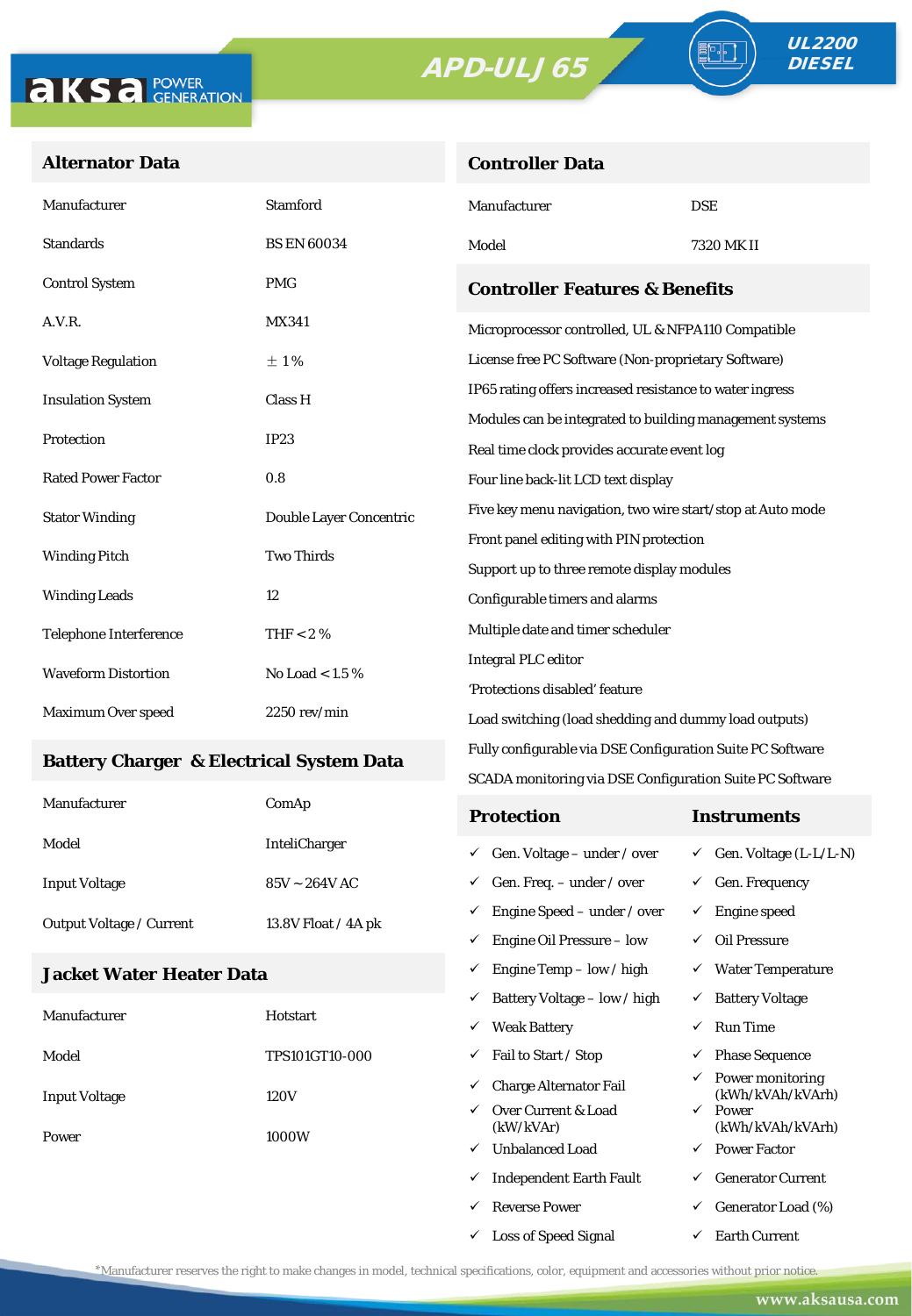



| <b>Enclosure Features</b>                                    | <b>Enclosure Features</b>                                    |  |  |
|--------------------------------------------------------------|--------------------------------------------------------------|--|--|
| $\checkmark$ Heavy Duty Steel / Aluminum Structure           | $\checkmark$ Internally Mounted Exhaust System with Rain Cap |  |  |
| $\checkmark$ E-Stop on Enclosure                             | $\checkmark$ Coolant Fill Cap                                |  |  |
| $\checkmark$ Control Panel Eliminated from Engine Vibrations | $\checkmark$ Removable Base Frame Lifting Hooks              |  |  |
| ✓ Standard Sound Attenuation Foam                            | $\checkmark$ Oil & Coolant Drain Ports                       |  |  |
|                                                              |                                                              |  |  |

 $\checkmark$ Plastic Covered Corrosion Resistant Locks & Hinges

 $\checkmark~$  Easy Access for Maintenance

| <b>Open Skid Gen</b> |                    | <b>Level 1 Enclosure</b>            |                    | <b>Level 2 Enclosure</b>            |                    |
|----------------------|--------------------|-------------------------------------|--------------------|-------------------------------------|--------------------|
| Length               | 92.1 in            | Length                              | 116.5 in           | Length                              | $116.5$ in         |
| Width w/o lift hooks | 43.3 <sub>in</sub> | Width w/o lift hooks                | 43.3 <sub>in</sub> | Width w/o lift hooks                | 43.3 <sub>in</sub> |
| Height               | 53.5 in            | Height                              | 66.3 in            | Height                              | $82$ in            |
| Dry Weight           | 2400 lb            | Dry Weight                          | 3600 lb            | Dry Weight                          | 3900 lb            |
|                      |                    | <b>Sound Pressure</b><br>@ 7 meters | $71 \text{ dB}(A)$ | <b>Sound Pressure</b><br>@ 7 meters | $67 \text{ dB}(A)$ |





#### **Fuel Tank - UL142 Listed Base Design**

| <b>Size</b>               | 24hr (130gal) | 48hr (260gal)   | 72hr (390gal)     |
|---------------------------|---------------|-----------------|-------------------|
| Dimensions $(L/W/H)$ (in) | 130/43.3/12   | 130 / 43.3 / 20 | 130 / 43.3 / 28.5 |
| Weight (lb)               | 1130          | 1420            | 1750              |